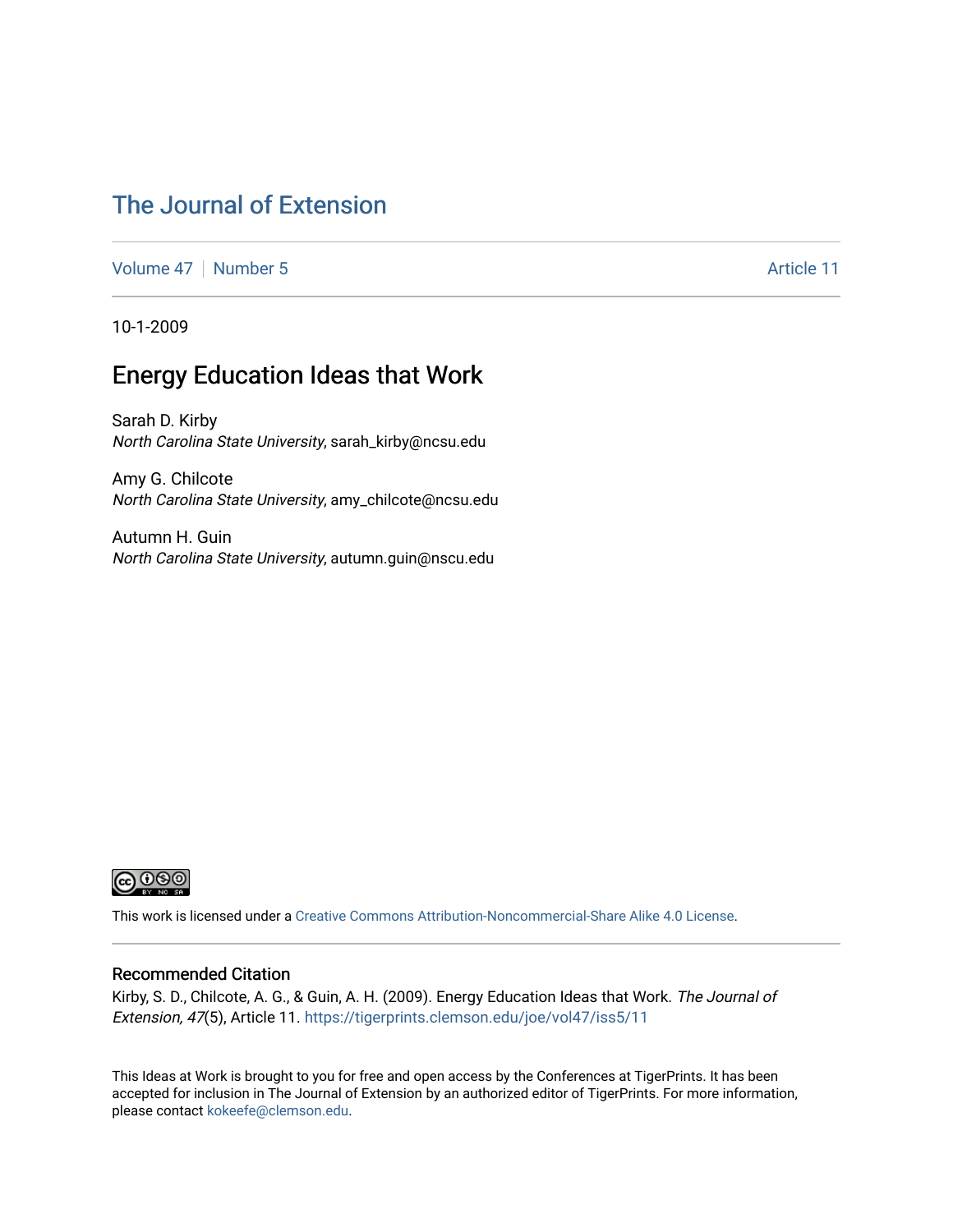

## **October 2009 Volume 47 Number 5 Article Number 5IAW2**

[Return to Current Issue](http://www.joe.org:80/joe/2009october/)

# **Energy Education Ideas that Work**

**Sarah D. Kirby** Associate Professor and Housing Specialist [sarah\\_kirby@ncsu.edu](mailto:sarah_kirby@ncsu.edu)

> **Amy G. Chilcote** Extension Associate [amy\\_chilcote@ncsu.edu](mailto:amy_chilcote@ncsu.edu)

**Autumn H. Guin** Extension Associate [autumn\\_guin@ncsu.edu](mailto:autumn_guin@ncsu.edu)

North Carolina State University Raleigh, North Carolina

**Abstract:** Due to rising fuel prices, energy conservation is an area of considerable importance to consumers and researchers in the United States. This article discusses methods that North Carolina's E-Conservation Program uses to reach and teach consumers about energy efficiency and conservation. This growing energy conservation initiative is the result of partnerships between the North Carolina Cooperative Extension Service, leading energy authorities, and local extension agents across the state.

# **Energy Revisited**

The 1970's Oil Embargo crisis sparked interest in conservation, efficiency, and alternative energy sources. Cooperative Extension responded with educational programs that targeted consumer energy conservation knowledge. Now, with renewed interest in energy, Cooperative Extension again offers educational opportunities for the American public to become more energy responsible, through more efficient and conservative practices.

# **E-Conservation Program**

Americans spend more than \$200 billion a year to heat, cool, light, and live comfortably in their homes (National Action Plan for Energy Efficiency, 2006). States have seen their share of increases in electric and natural gas rates in recent years. Some families can absorb the increases, while other families cannot. Lower income families are disproportionately affected by rising utility prices and are least likely to have additional resources to help alleviate costs.

To respond to this pressing issue in North Carolina, Cooperative Extension and the State Energy Office developed the E-Conservation consumer energy program. E-Conservation provided consumers with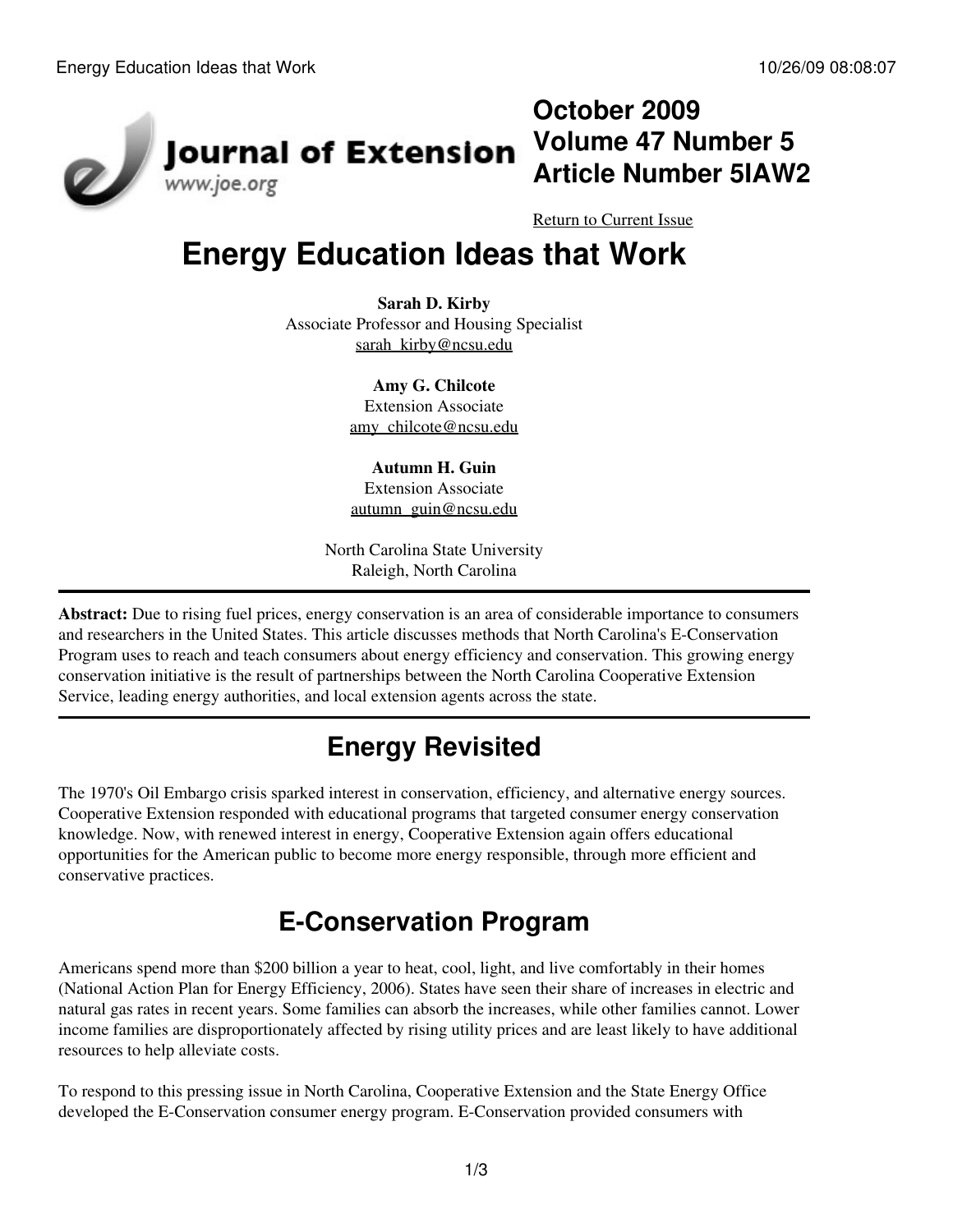#### Energy Education Ideas that Work 10/26/09 08:08:07

education about ways to reduce energy use and increase energy efficiency in the home. The program teaches consumers to be proactive in reducing home energy consumption and in saving money through no/low cost energy efficiency measures, behavioral changes and home retrofits (Chilcote, Guin, & Kirby, 2007).

### **Ideas for Reaching and Engaging Consumers**

Individuals differ in the ways they learn and the amount of time available to learn. E-Conservation uses a variety of outreach methods. Traditional methods include locally scheduled workshops, tours, exhibits, individual consultations, media appearances, newsletters, news releases, and public service announcements.

Research indicates that energy consumption behaviors respond to educational interventions (Weihl, 1987), and combining education with incentives results in substantial reductions in energy consumption (Geller, 1981). As an incentive in the E-Conservation Program, a Consumer Energy Kit and/or a subsidized certified home energy audit are offered to participants. The kit is given to those individuals who attend a basic energy conservation county workshop. The kit includes a compact fluorescent light bulb, wall gasket, LED night-light, refrigerator thermometer, and hot water temperature card. The kit allows consumers to make simple immediate changes after participation in the educational workshop.

The subsidized certified home energy audit is offered to consumers for \$100. The approximate cost of an audit on the open market is between \$350 and \$450. The audit consists of a blower door test; an inspection of all mechanical, heating, and ventilation systems; and a walk-through home appliance inspection. After the audit, homeowners receive a report indicating both low cost/no cost and higher cost improvements to increase home-energy efficiency, save money, and raise comfort levels.

The E-Conservation Web site <[www.e-conservation.net](http://www.e-conservation.net/)> is a reference for both consumers and Cooperative Extension educators. The consumer-focused portion of the Web site includes an overview of the E-Conservation program, consumer oriented publications, Web resources, a frequently asked questions section, and interactive learning modules for consumers to participate in five to seven video lessons for real-time, on-demand learning. The site also includes a section for state and national energy conservation news, a calendar of statewide conservation events, an advisory board listing, and local E-Conservation success stories. The Extension educators' portion of the Web site offers online curricula, reporting and evaluation resources, fact sheets, press releases, and news articles.

### **Program Partners**

The E-Conservation Program emphasizes the importance of partnerships. Partnerships vary from county to county and may include city and county government agencies, local school systems, economic development, non-profit groups, civic groups, faith-based organizations, local utility cooperatives, local businesses, and professional associations. Some partners serve on the program's advisory board.

This board is made up of partners in the energy education field, rural electric cooperatives, energy focused non-profits, for-profit energy management and building performance companies, representatives of the renewable energy industry, the State Energy Office, and state and county Extension professionals. The advisory board helps to ensure that the program is relevant and responsive to consumer needs, guides the program, and provides expertise and reviews program materials. The board is essential to the success of the program and provides input on statewide and national trends.